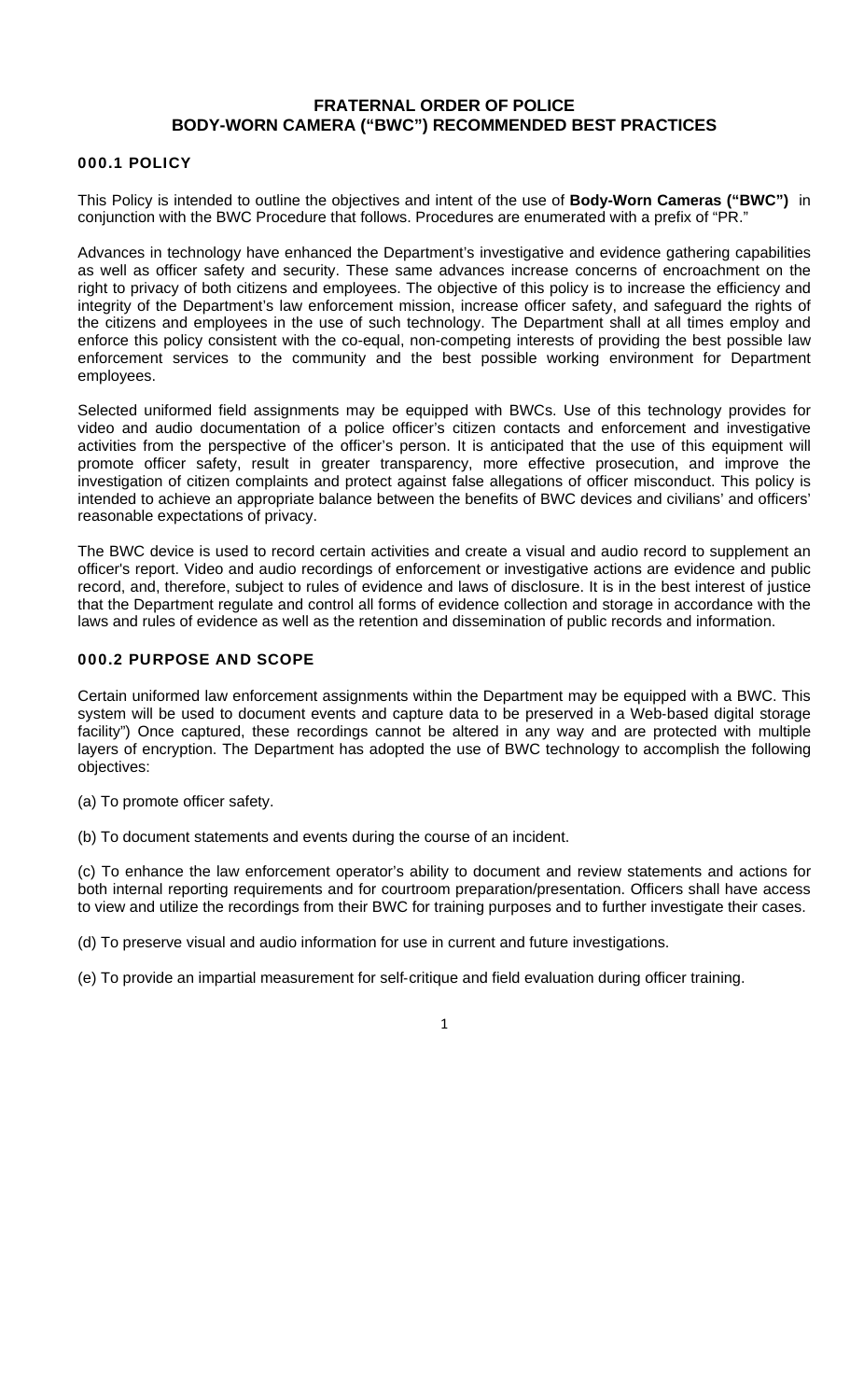(f) To enhance the public trust by preserving factual representations of officer‐citizen interactions in the form of video and audio recordings.

## **000.2.1 DEFINITIONS RELATED TO THIS POLICY**

**Audio Recording** – The electronic recording of conversation, spoken words, or other sounds

**Body-Worn Camera ("BWC")** – Equipment worn by a Department member that captures audio/video and audio signals and includes at a minimum a camera, microphone, and recorder

#### **Controller Switch** – Master on/off power

**System Administrator ("SA")** – Supervisor responsible for inventory, control, and operational maintenance of the BWC system equipment

**Event Record Button** – Push-button activation switch located in the center of the BWC device

**Web-Based Storage Facility** – A virtual warehouse that stores digitally encrypted data in a highly secure environment accessible to personnel based on assigned levels of security clearance (i.e., an online Webbased digital media storage facility)

**Evidence Transfer Manager ("ETM")** – A router with built-in docking stations physically installed at Department work site. The ETM simultaneously recharges the device while uploading all digitally encrypted data to the Web Based Storage Facility**.** 

**Master System Administrator ("MSA")** – Supervisor(s) authorized by the Department and assigned to the Information Support Section with full access to user rights; assigns and tracks master inventory of equipment; controls passwords and end-user security access rights; is responsible for quality checks of video, audio, and sound quality; coordinates with SAs; and serves as liaison to the BWC manufacturer's representatives on operational and equipment-related matters.

**Media or Data** – For the purposes of this procedure, references to media or data include photographs, audio recordings and video and audio footage captured by the BWC device. The media is stored digitally and encrypted.

**Remote Camera/DVR** – Cable-tethered camera/DVR affixed to an approved mounting. Accessories provided with the system may offer a variety of mounting options, such as on glasses, collars, epaulettes, helmets, etc.

**Video Recording** – The electronic recording of visual images with or without audio component

#### 000.3 REQUIRED ACTIVATION OF THE BWC

Although this policy identifies those situations in which activation of the BWC is required, an officer has discretion to manually activate the system any time the officer believes it would be appropriate or valuable to document an incident. The BWC shall only be activated for legitimate law enforcement purposes.

Activation of the BWC is required in the following situations: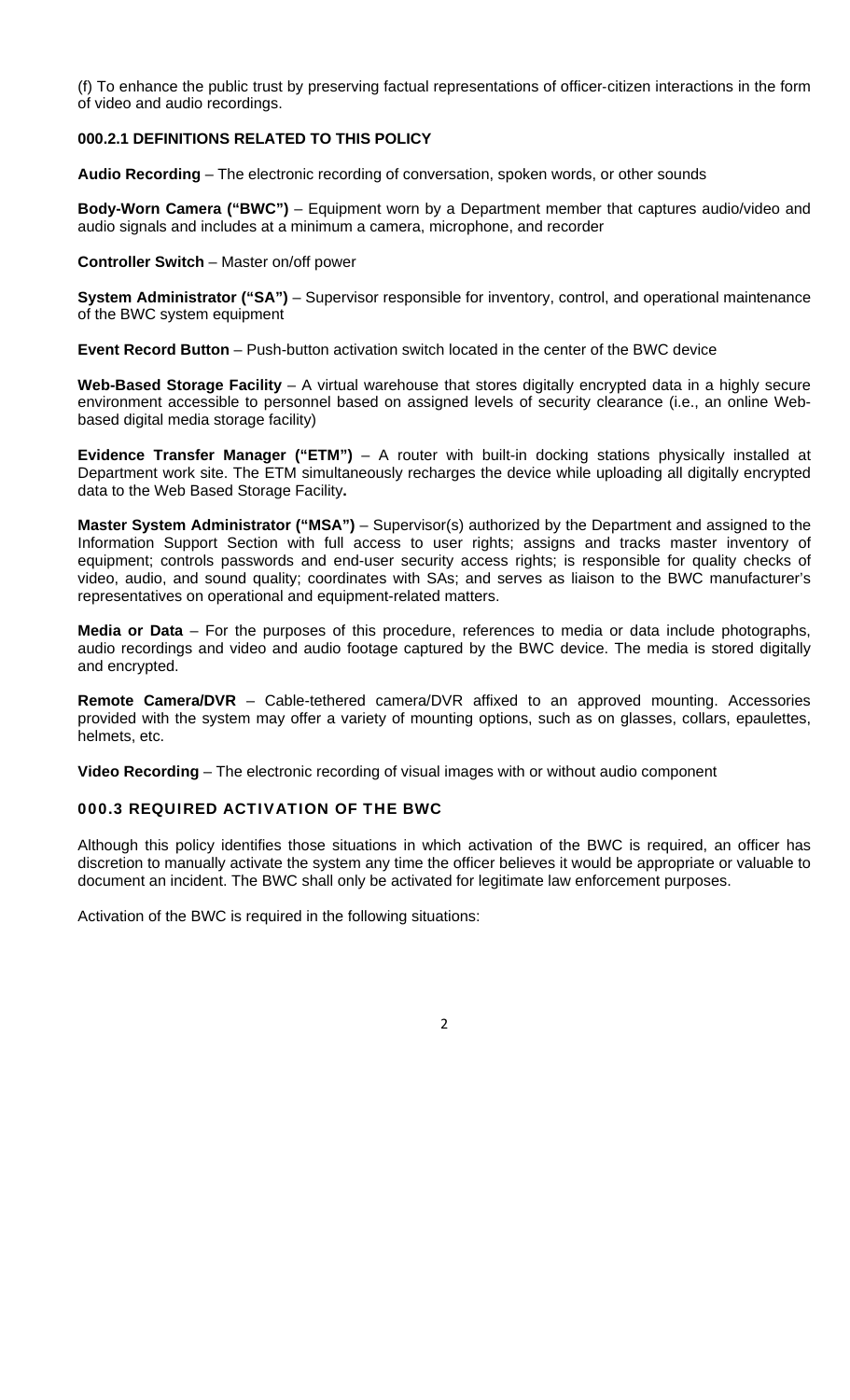1) All field contacts involving actual or potential criminal conduct within video and audio or audio range, including:

a) Traffic stops (to include, but not limited to, traffic violations, stranded motorist assistance, and all crime interdiction stops)

- b) Emergency responses
- c) Vehicle pursuits
- d) Suspicious vehicles
- e) Arrests and transports
- f) Vehicle searches
- g) Consent to Search
- h) Physical or verbal confrontations or use of force
- i) Pedestrian checks/Terry Stops
- j) DWI investigations including field sobriety tests
- k) Domestic violence calls
- l) Statements made by individuals in the course of an investigation or complaint
- m) Advisements of Miranda rights
- n) Seizure of evidence
- o) Swat Rolls
- p) High Risk Warrants
- q) On all calls for service

2) Any other contact that becomes adversarial after the initial contact in a situation that would not otherwise require recording.

3) Any other legitimate law enforcement contact where the officer believes that a recording of an incident would be appropriate. In exercising this discretion, officers should be aware of and sensitive to civilians' reasonable privacy expectations.

4) The BWC may not be used for the purpose of intimidating an individual or to discourage an individual from observing police activity, making appropriate inquiries of an officer, or making a complaint.

5) Officers may happen upon a situation requiring immediate action to prevent injury, destruction of evidence, or escape. In these situations, officers should activate the recorder if doing so does not place them or others in danger. Otherwise they shall activate the camera at the first available opportunity when the immediate threat has been addressed. The officer will document the reasons for the delayed activation in a supplement or after action report.

#### 000.4 OFFICER RESPONSIBILITIES

At the start of each shift, uniformed officers shall properly equip themselves with a BWC to record video and audio in the field. Shift supervisors shall ensure that each officer has adequate recording media for the entire duty assignment. Officers assigned a BWC shall test the equipment prior to use according to manufacturer guidelines and testing procedures. Officers shall immediately report insufficient recording media or malfunctioning BWC systems to an immediate supervisor.

#### **000.4.1 SUPERVISOR RESPONSIBILITIES**

Supervisors shall issue and inspect BWC equipment to assigned personnel to ensure sufficient recording media and proper operability per testing protocols provided under training.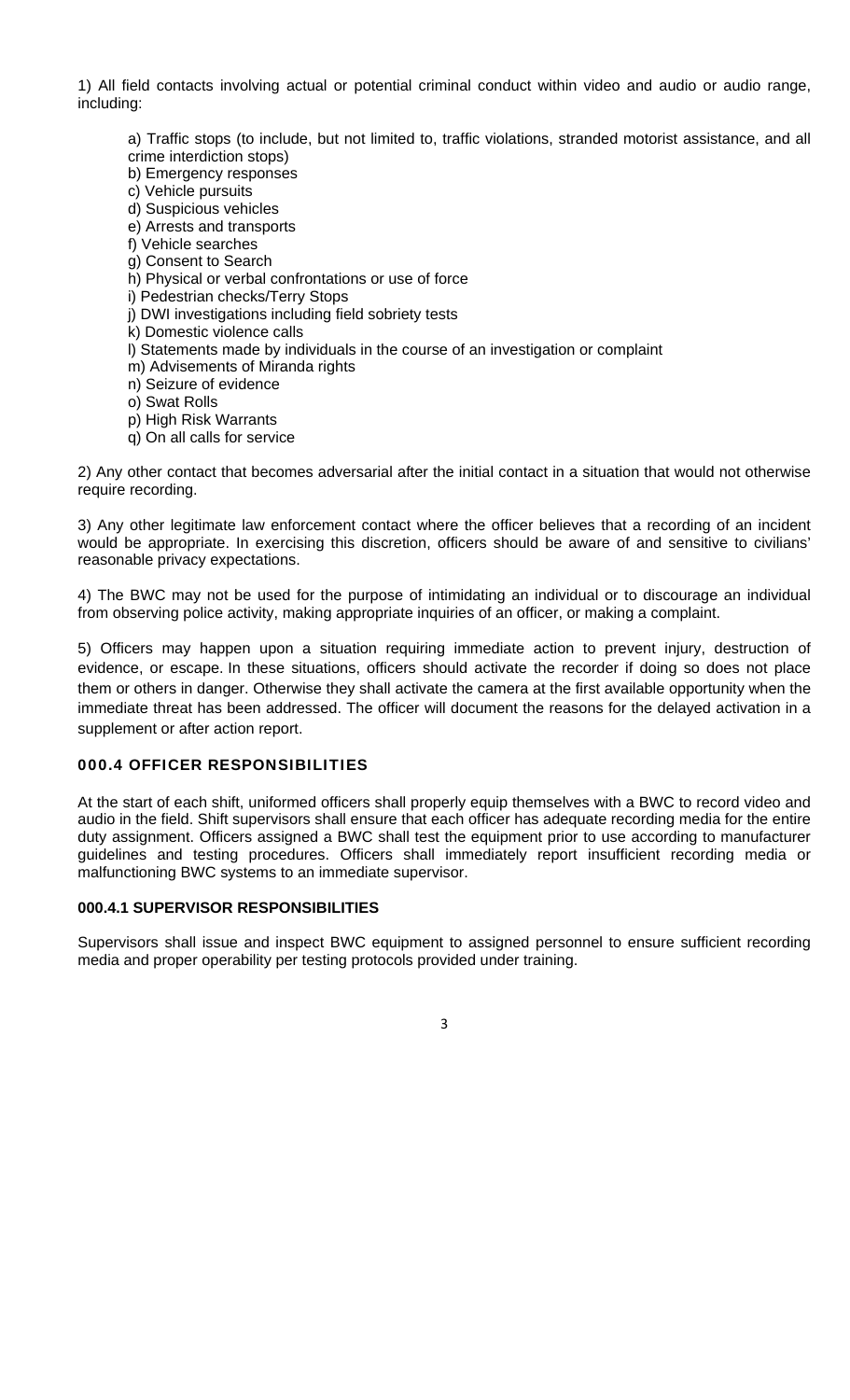Non-functioning BWC systems shall not be placed into service and the equipment malfunction shall be immediately reported in writing to the supervisor's respective SA.

The SA shall be responsible for coordinating maintenance or repair issues directly to the MSA.

## **000.4.2 MASTER SYSTEM ADMINISTRATOR (MSA)**

The MSA is a supervisor authorized by the Department with full access to use rights.

The MSA is responsible for:

- a) Assigning and tracking inventory of equipment;
- b) Password control;
- c) End-user security access rights;
- d) Quality checks of video and audio as well as sound quality;
- e) Coordinating with the System Administrators; and
- f) Serving as liaison to manufacturer's representatives on operational equipment related matters.

### 000.5 CESSATION OF RECORDING

Once the BWC system is activated it shall remain on and shall not be turned off until an investigative or enforcement contact or incident has concluded. For purposes of this section, conclusion of an incident has occurred when an officer has terminated contact with an individual, cleared the scene of a reported incident, or has completed transport of a civilian or an arrestee. Refer to PR000.4 (b) for exceptions to this requirement. In any instance in which cessation of the recording prior to the conclusion of the incident may be permitted, the officer should seek and obtain supervisory approval prior to deactivating the BWC, whenever possible. If supervisory approval cannot be reasonably obtained, officers must document on the BWC the reason for termination of the recording prior to deactivation of the BWC by noting the date, time, and the reason for the deactivation on the recording and in subsequent written reports as applicable.

### 000.6 PROHIBITED AUDIO/VIDEO RECORDINGS BY EMPLOYEES IN THE WORK PLACE

The BWC **shall not** be used to record non‐work-related personal activity. The BWC shall not be activated in places where an employee has a reasonable expectation of privacy, such as locker rooms, dressing rooms, or restrooms. If a criminal offense has occurred in these locations, the BWC may be activated and every precaution shall be taken to respect the dignity of the victim by avoiding recording video and audio of persons who are nude or when sensitive areas are exposed. The BWC **shall not** be intentionally activated to record conversations of fellow employees during routine, non‐enforcement-related activities without their knowledge or during rest or break periods, or in designated break areas unless an active pre-existing investigation is underway and authorized by law.

### 000.7 TRAINING

All members who are authorized to use BWC equipment must complete mandatory training provided by the Department to familiarize themselves with the recording system and Departmental procedures prior to its use.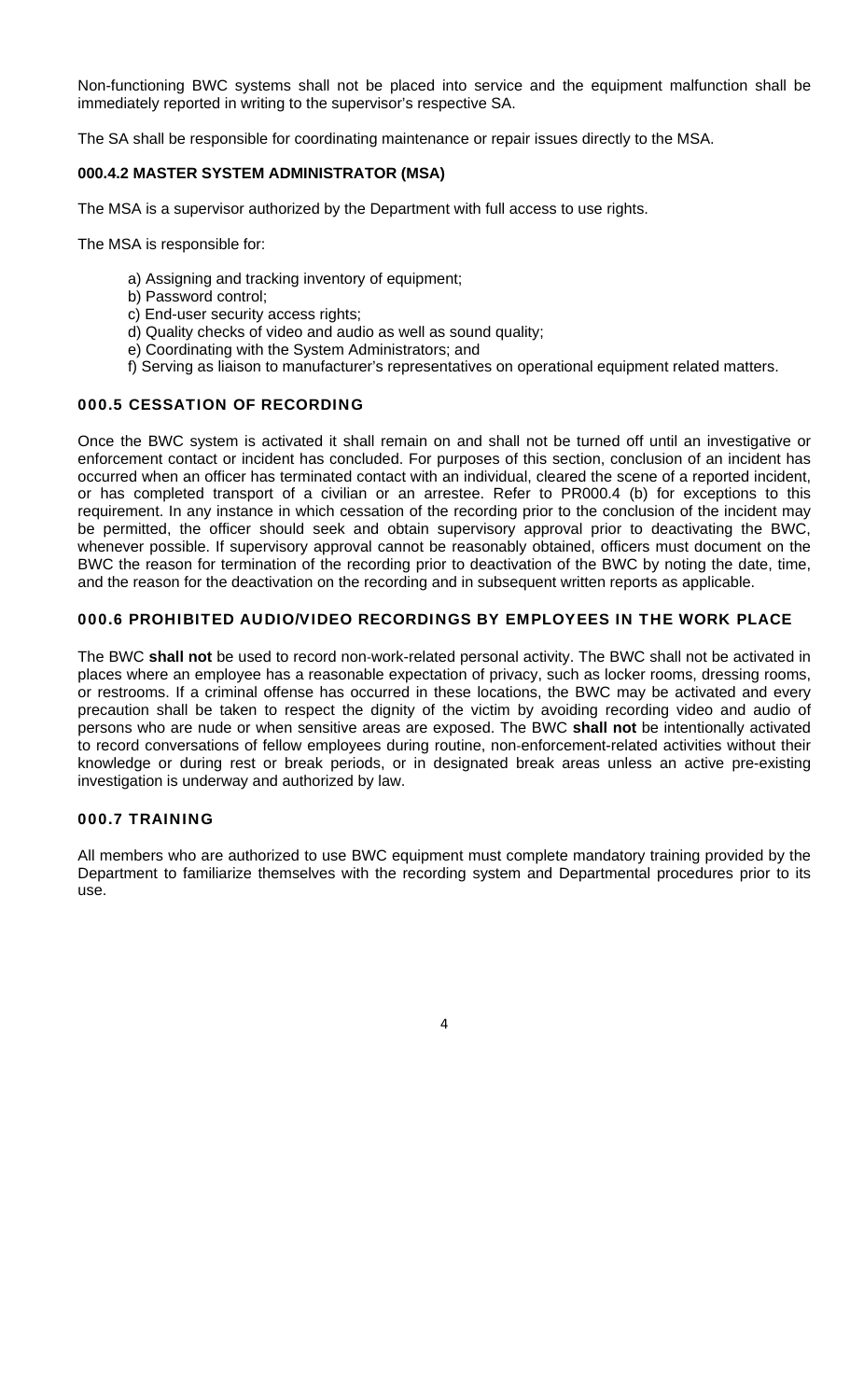## **BODY-WORN CAMERA ("BWC") PROCEDURE**

#### PR000.1 PURPOSE

The following procedures govern the operation of **Body-Worn Camera ("BWC")** devices issued by the Department. Uniformed Department members assigned these devices are only authorized to record investigative and/or enforcement activities using departmentally-assigned equipment following the practices prescribed within this procedure.

### PR000.2 GENERAL PROCEDURES

(a) Department members who have completed authorized training sanctioned by the Department shall be the only personnel authorized to use a BWC in an operational setting.

(b) Video and audio recording devices shall not be used in Department locker rooms, restrooms or any other place where there would be a reasonable expectation of officer's privacy, including, without limitation, break rooms, rest areas, or off-duty gatherings. If a criminal offense has occurred in these locations, the BWC may be activated and every precaution shall be taken to respect the dignity of the victim by avoiding recording video and audio of persons who are nude or when sensitive areas are exposed. Recordings of Department personnel shall not be made unless an authorized pre-existing investigation is being conducted. Only the Chief/Sheriff or the Chief's/Sheriff's designee may authorize such recordings, and such authorization must be in writing before the recording is made. If such authorization is not given, the recording shall be destroyed and shall not be used for disciplinary purposes.

(c) Department members shall not intentionally record confidential informants or undercover officers unless the recording is conducted specifically for the purpose of documenting a sting, drug purchase/sale, or other undercover operation in furtherance of a criminal investigation.

(d) BWCs, when worn by Patrol Officers, shall be worn in a manner consistent with the manufacturer's recommendations. Mounting options for SWAT or other specialty units shall provide for a frontal view in accordance with uniform specifications (e.g., helmets or other protective gear).

(e) BWCs shall not be used for the purpose of conducting Departmental administrative investigations, including undercover/plainclothes operations, without the prior written authorization of the Chief/Sheriff or the Chief's/Sheriff's designee. However, this requirement shall not restrict internal investigators' access to or review of BWC recordings when investigating complaints of misconduct.

(f) If an officer believes that a recorded event may lead to a citizen complaint, he/she shall bring the recording to the attention of his/her immediate supervisor as soon as possible. The supervisor should review the recording and conduct any further investigation that the supervisor deems appropriate. The Department shall not solicit citizen complaints. If an officer self-reports minor violations of policy (i.e., any violation of policy that would by policy or practice result in a suspension of 30 hours or lesser discipline) and no citizen complaint is received, the Department shall not take disciplinary action against the officer. Officer shall be granted such amnesty once per each 180 days. If a citizen complaint is received, the officer's self-reporting shall mitigate the discipline to a verbal counseling. Failure to self-report shall not be a basis for additional discipline.

(g) Department members shall not make covert recordings of conversations with other Department employees, except as provided by policy.

(h) The assigned MSA shall coordinate access requests to the recorded events for officers and investigators for legitimate law enforcement purposes or as directed by the Chief/Sheriff. Officers shall have unlimited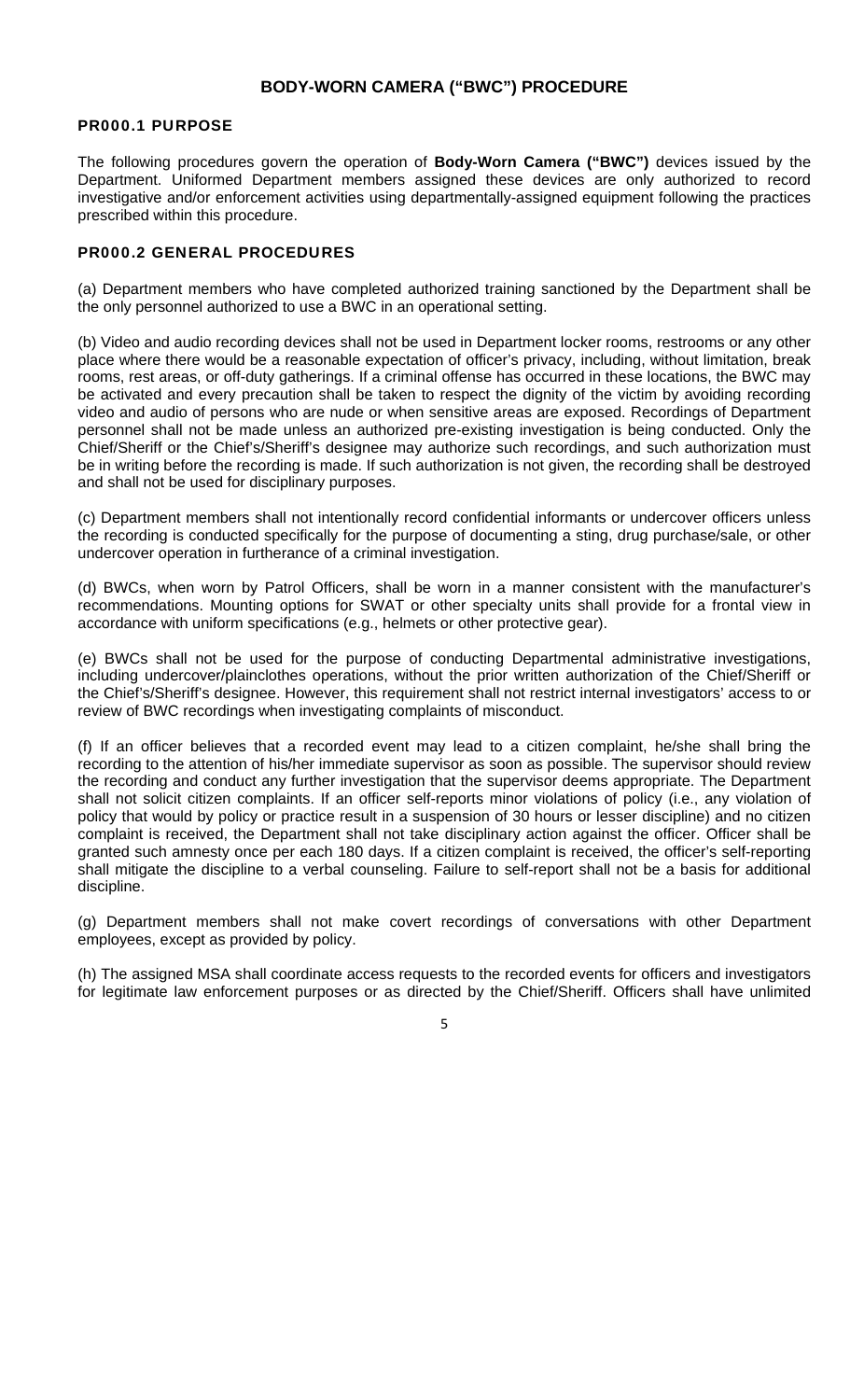access to view their own recordings at any time via issued usernames and passwords. Officers shall not have the ability to edit, delete, or otherwise modify their own recordings

(i) Department members are not authorized to make copies of any recordings for their personal use and are prohibited from using a recording device (such as a phone camera or secondary video and audio camera) to record media from the Web Based Storage Facility.

(j) When handling calls for service or incidents involving the treatment of individuals at a medical facility, Department members may be required to restrict use of a BWC in accordance with facility privacy protocols according to state law. Where facility protocols or state law do not allow for the recording of an event for which recording would otherwise be required, an officer must notify his or her supervisor as soon as reasonably practical, and shall document the reasons for the failure to activate the BWC in the incident report.

(k) In any instance in which cessation of the recording prior to the conclusion of an incident may be permitted, the officer must seek and obtain supervisory approval prior to deactivating the BWC. If supervisory approval cannot be reasonably obtained, the officer must document on the BWC the reason for termination of the recording prior to deactivation of the BWC and document the date, time, and reason for the deactivation on the recording and in subsequent written reports as applicable.

(l) Whenever an officer is subject to internal administrative investigation, discipline, or questioning during an internal administrative investigation, the officer and his or her representative or legal counsel shall be given an opportunity to review all relevant recordings prior to being questioned.

## PR000.3 BODY-WORN CAMERA MODES OF OPERATION

(a) **Pre-Event Buffering Mode**: Device feature where the camera continuously records and holds the most recent 30 seconds of video and audio prior to record activation. With this feature, the initial event that causes the officer to activate recording is likely to be captured automatically, thereby increasing the capability of recording the entire activity.

(b) **Record Mode**: In this mode, the BWC device saves the buffered video and audio and continues recording video and audio for up to eight hours or the life of the battery. BWC devices should be equipped to provide a manner to save the buffered video along with actions recorded after activation of the record mode.

(c) Officers shall be permitted to disable or cover the blinking LED for operational safety considerations so as to limit the officers' exposure or visibility. This may done at the beginning of each shift as long as the officer is able to verify at the beginning of the shift that the modes are operating in accordance with the manufacturer's specifications.

# PR000.4 OPERATIONAL PROTOCOLS

(a) The BWC shall be worn at all times while on duty when assigned this device.

(b) The BWC shall be utilized by any Department member assigned this device during all investigative or enforcement contacts (see Policy 000.3 – Required Activation of the BWC). However, there may be limited circumstances where the respect for an individual's privacy or dignity outweighs the need to record an event (e.g., a victim traumatized following a violent assault). Where an officer believes such circumstances exist, or that use of a BWC would impede or limit the cooperation of a victim or witness during an investigative contact, an officer may deactivate the BWC after receiving authorization from a supervisor consistent with PR 000.2(k). Department members have discretion whether to activate a BWC during consensual contacts of a non-criminal nature.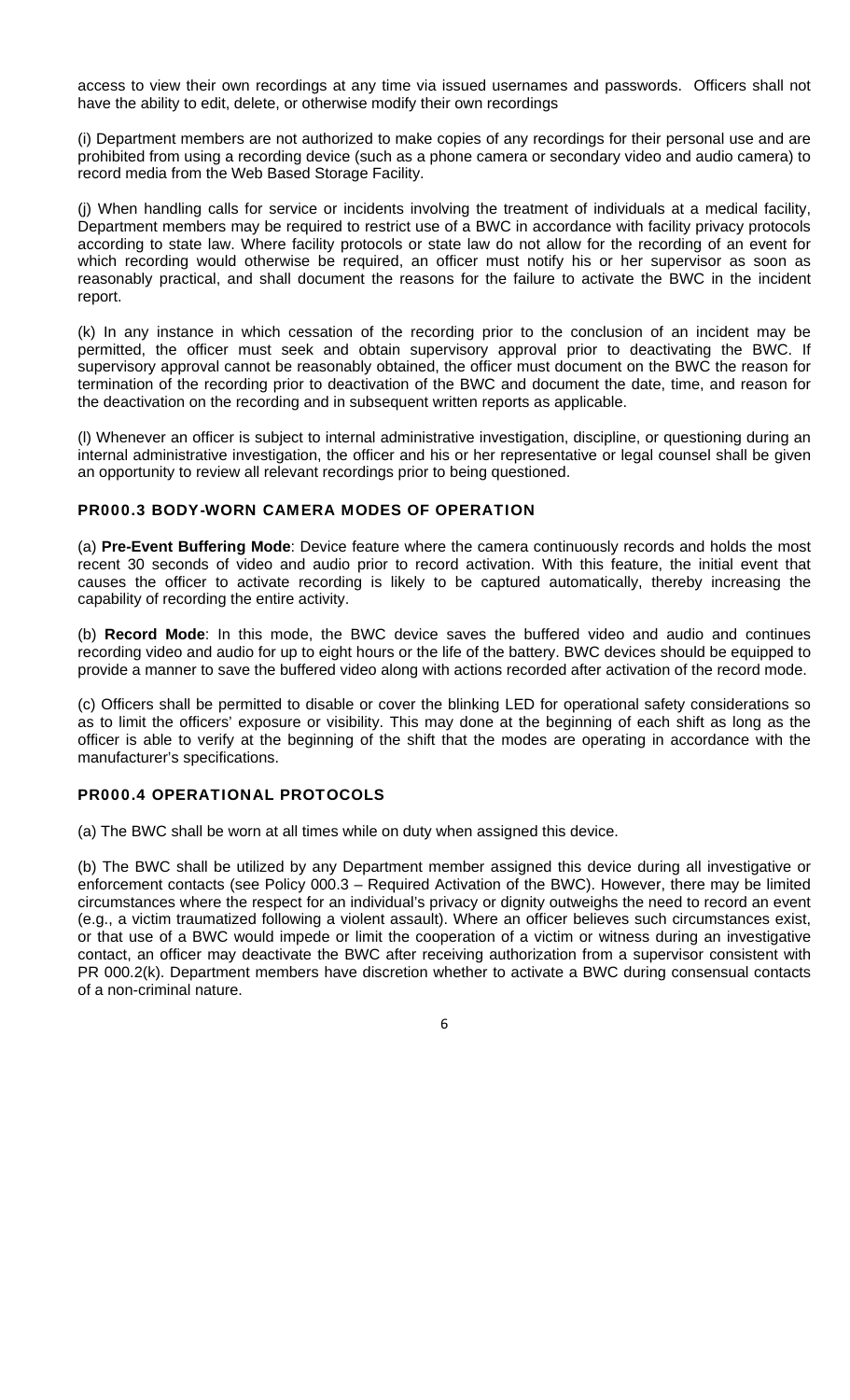(c) Department members issued a BWC shall place the device in the Record Mode as soon as practical at the onset of a given situation.

(d) Once in the Record Mode, Department members shall continue to record until the completion of the event, or they have left the scene (this includes recording of statements).

(e) Additional arriving units to a scene shall place their BWC in the Record Mode as soon as practical (if so equipped), and continue to record until the completion of the event, or they have left the scene (this includes recording of statements).

(f) BWC equipment will be assigned with priority given to each of the primary patrol shifts in each patrol area and other uniform operations assigned under the division based on quantity of operational units in the Department's inventory.

(g) Inspection, general care, and maintenance of a BWC shall be the responsibility of the authorized Department member who has been issued this equipment. BWC equipment shall be operated in accordance with the manufacturer's recommended guidelines, Department training and associated Department policies/procedures.

(h) Prior to beginning each shift, the assigned Department member shall perform an inspection to ensure that the Body-Worn Camera is performing in accordance with the manufacturer's recommendations. If problems are encountered with any component of the system, the BWC equipment will not be used.

(i) Malfunctions, damage, loss or theft of BWC equipment shall be reported immediately by the assigned Department member to an immediate supervisor. The Department member's immediate supervisor shall be responsible for providing written notice to the SA documenting the suspected cause of equipment failure or corrective action initiated related to possible misuse. All lost or stolen BWCs shall be documented in an incident report. Officers shall not be disciplined or be responsible for damage to BWC equipment that occurs in the ordinary course of duty.

(j) Once the BWC is activated in the Record Mode for the purpose of documenting an investigative or enforcement contact, it should remain "on" until the incident has reached a conclusion or until the Department member leaves the scene.

(k) When the BWC is used in an investigative or law enforcement contact, this fact will be documented on any citation, summons, and/or report prepared.

(l) Whenever a Department member obtains a video and audio statement, the fact that the statement was recorded will be listed in the incident report. A video and audio statement is not a replacement for a written or tape-recorded statement.

(m) Department members shall not use electronic devices or other means in order to intentionally interfere with the capability of the BWC equipment.

(n) Department members assigned a BWC shall not erase, alter, reuse, modify, destroy, abuse, or tamper with BWC audio‐video and audio recordings or the device.

(o) Department members are to select a system-defined category for each digital recording (e.g., field interview, case file, citation, traffic stop, traffic accident, miscellaneous, training, or other appropriate category listed for the event, provided, however, that miscellaneous shall be used only where the activity does not reasonably fall within another category). Specific instructions on system use are provided through training.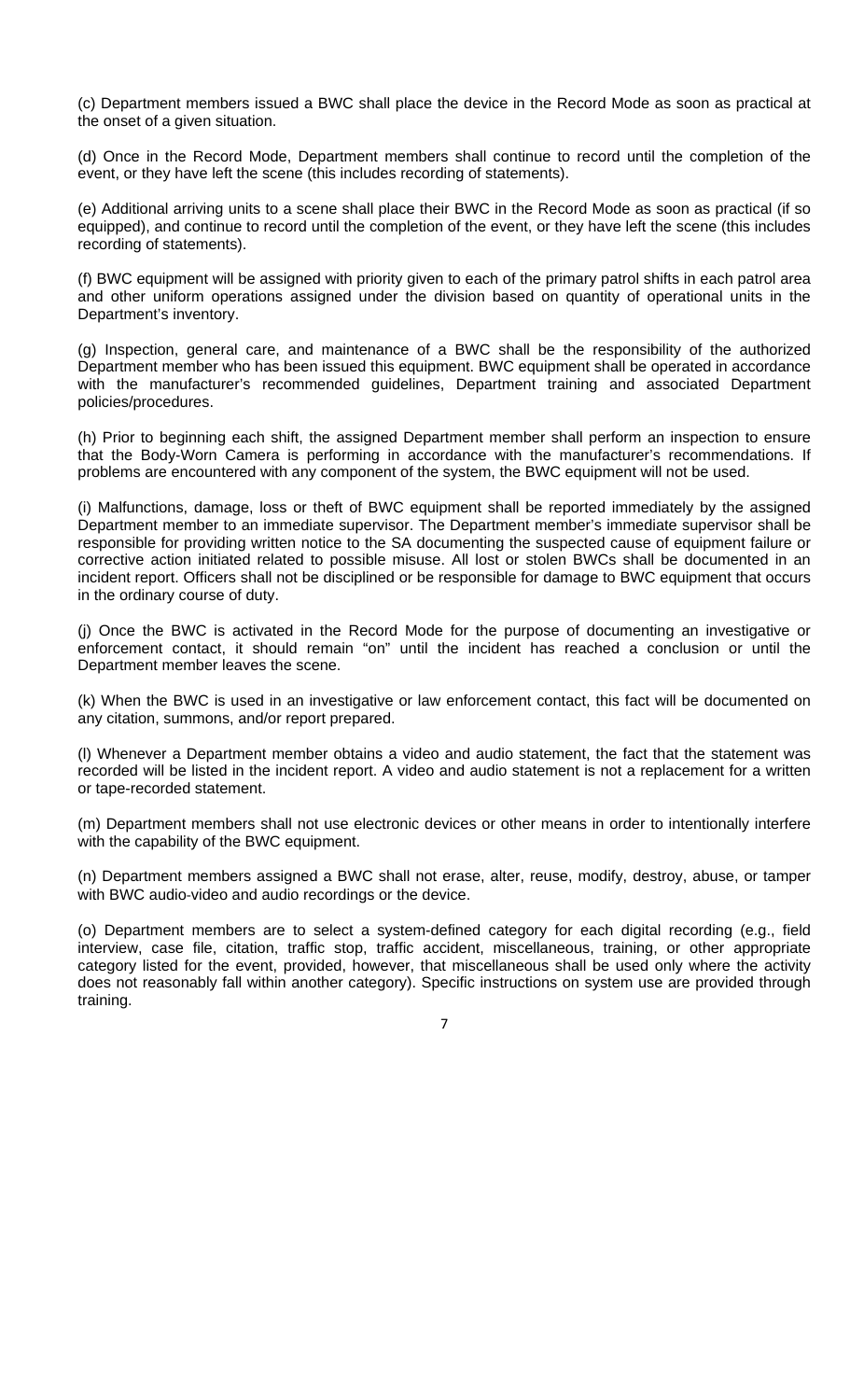(p) Digital Recordings shall be preserved in accordance with state law, for at least two years, or if a case is under investigation or litigation longer than two years, at least three years after the final disposition of the matter (including appeals) unless a written request is made to store them for a longer period of time for a legitimate law enforcement purpose.

(q) When an incident arises that requires the immediate retrieval of a BWC digital recording (e.g., serious crime scenes, officer-involved shootings, and Department vehicle crashes) a supervisor from the involved member's chain of command or the assigned investigator shall respond to the scene to secure the device and maintain a chain of custody. Subject officers shall not be questioned about critical incidents before being given an opportunity review the recordings.

## PR000.5 CHARGING & UPLOADING PROCEDURE

At the end of their shift, a Department member issued a BWC shall place the device into an open slot on the docking station. This will allow for recharging of the device and media or data transfer from the BWC through the docking station to the Web Based Storage Facility. At the conclusion of recharge/upload cycle, the device is automatically cleared of all previously recorded data. The BWC device shall not be removed from the ETM until media or data has been uploaded and the battery has been fully recharged. When complete, a green light will illuminate on the device's associated ETM docking port signifying the BWC is ready for use. Under normal use (routine shift), a recharge/upload cycle can be expected to take between one to three hours to complete.

### PR000.6 AUTHORIZED USER ACCESS TO UPLOADED MEDIA OR DATA

General access to digital recordings shall be granted to Department-authorized users only. It is the responsibility of authorized users to keep their username and password confidential. Accessing, copying, or releasing any recordings for other than official law enforcement purposes is strictly prohibited, except as required by law or this policy and procedure.

(a) A Department member who has been assigned a BWC device may review his or her own BWC recording to help ensure accuracy and consistency of accounts. This can be done by accessing the videos in a manner consistent with the storage and viewing procedures. The original recordings shall only be viewed by member(s) who are assigned a BWC device through means authorized by The Department.

(b) A Department member involved in any use of force incident or accident causing injuries will be permitted, but will not be required, to review their own BWC video and audio recordings prior to providing a recorded statement or completing reports. Witness Department members will be allowed to review BWC video and audio.

(c) The Chief/Sheriff may authorize an investigator to review specific incidents contained on BWC recordings if that investigator is participating in an official Department investigation of a personnel complaint, claims investigation, administrative inquiry, or criminal investigation.

(d) A supervisor may review specific BWC media or data for the purpose of training, performance review, critique, early intervention inquiries, civil claims, and administrative inquiry. Routine audits of recording devices shall be used for maintenance and training purposes only and not for discipline, absent additional corroborating evidence or civilian complaint.

(e) Field Training Officers may use media captured via a BWC device to provide immediate training to recruits and to assist with the completion of the Daily Observation Report (DOR).